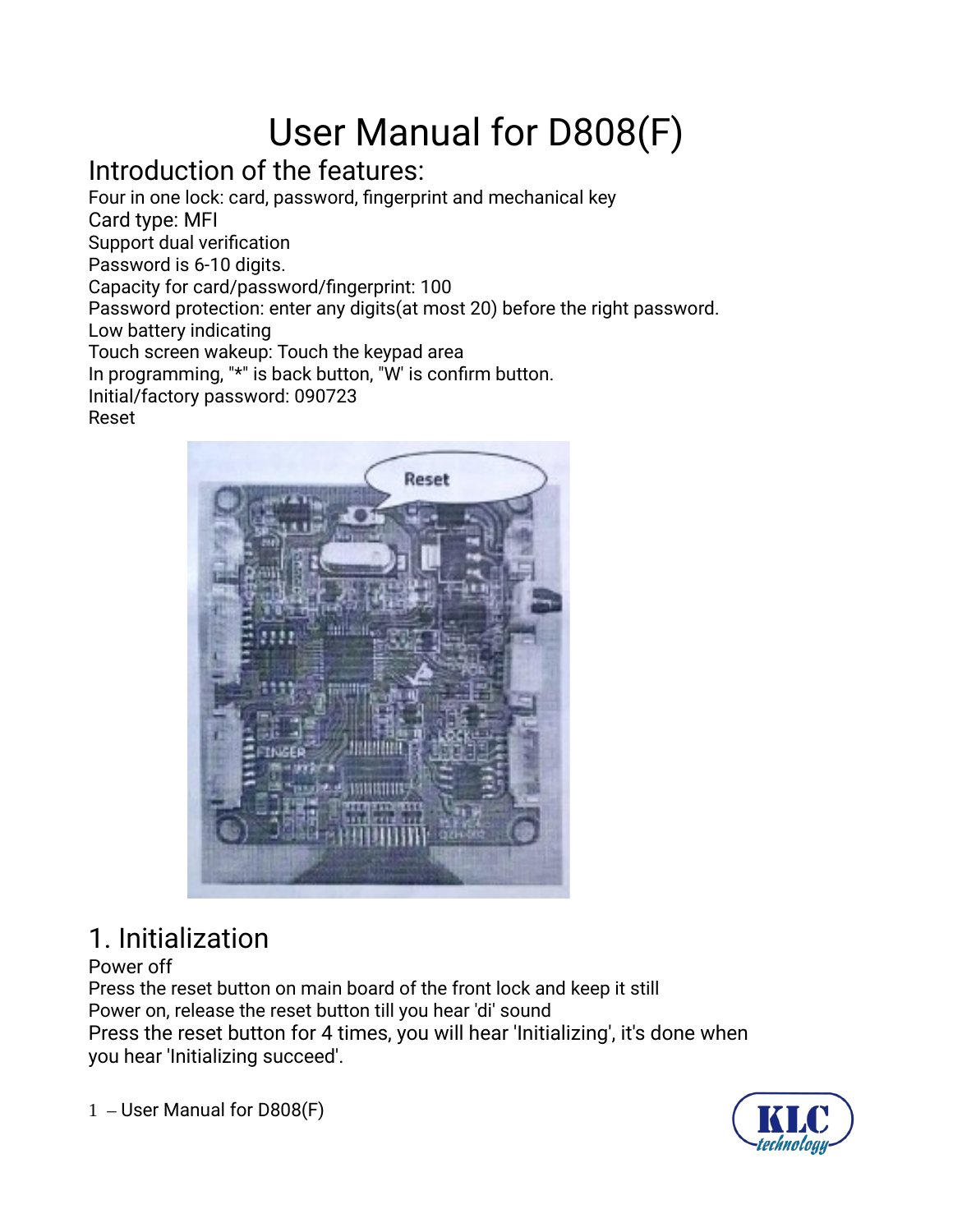# 2. Change initial password(admin password)

(In factory state, the initial password is the admin password)

Touch the keypad to light on

Enter O and press

Enter initial password(090723a) nd press g, you will hear voice prompt for menu list: I programming 2 deleting 3.change password 4 voice regulating 5.duaI verification 6.set time 7.check record 8.RF dcvicc Press '3' , then enter initial password and press # Enter new admin password and press ti

Enter new admin password again and press N, Done

# 3. Programming

Touch the keypad to light on

Enter 0 and press

Enter admin password and press you will hear voice prompt for menu list:

l.programming 2.delenng 3 -change password 4,voice regulating

5.duaI verification 6,set time 7.check record 8.RF device

Press '1' and you will hear 'The serial number Please input the password,

card or fingerprint' (The serial number is given in order automatically) A. Program password

I.enter a password and press # 2,enter the password again and press

B. Program card: swipe a card on keypad area. Done

C. Program fingerprint: read fingerprint 2 times. Done

Note: Press 'O' for continuous programming, press other buttons to exit.

# 4. Deleting

Touch the keypad to light on

Enter O and press

Enter admin password and press it, you will hear voice prompt for menu list:

l.programming 2,deleting 3.change password 4.voice regulating

5.dual verification 6.set time 7.check record 8,RF device

Press '2' and you will hear voice prompt as following: l.delete by serial number 2.clear cards 3 clear passwords 4,clear fingerprints 5. Delete all

A, Pross '1' to delete by 'oerialn umber(ontort he serial number in 2 digits)

- B, Pross '2' to clear all cards
- C, Press 'J' to clear all passwords
- D. Press '4' to clear all fingerprints
- E, Press to delete all of them

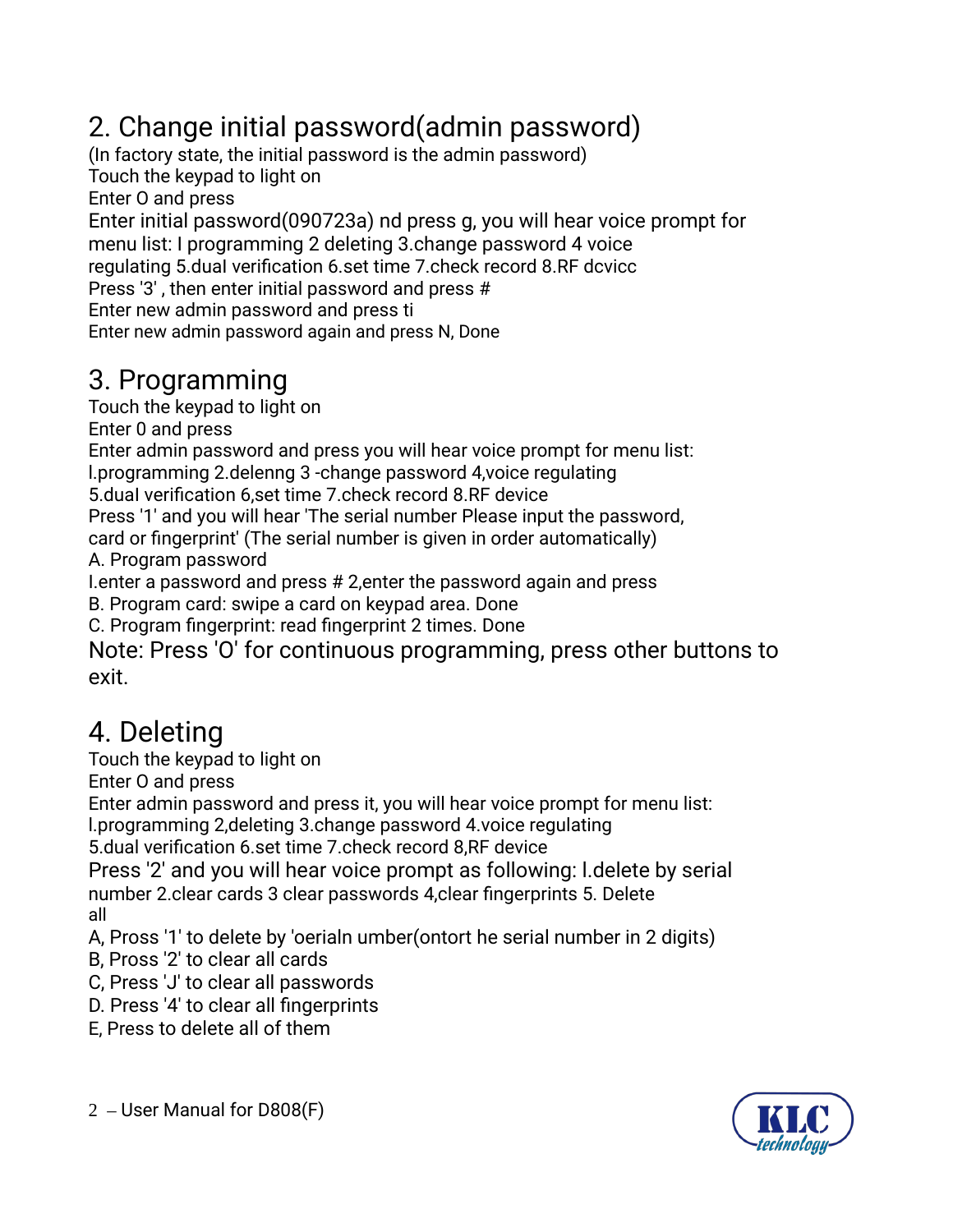# 5. Voice regulating

Touch the keypad to light on Enter O and press Il Enter admin password and press It, you will hear voice prompt for menu list: l,programming 2.deleting 3 Change password 4,voice regulating 5,dual verification 6,set time 7check record 8.RF device Press '4' and you will hear voice prompt as following: 1.Low 2,Mcdium 3,High A, Press '1' for low voice B. Press '2' for medium voice C, Press '3' for high voice

### 6. Dual verification

Touch the keypad to light on Enter 0 and press If Enter admin password and press 'l, you will hear voice prompt for menu list: l,programming 2,deleting 3,change password 4,voice regulating 5,dual verification 6.set time 7,check record 8 RF device Press '5' and you will hoar voicc prompt as following: 1, enter dual verification 2, cancel dual verification A, Press '1' to enter dual verification B, Press '2' to cancel dual verification Note: In dual verification mode, only two combined users can open except for admin password.

# 7. Set time

Enter the menu list as above Press '6' Enter the time according to voice prompt, (cg:2016/12/01 15:08) Note: Year range: 2000-2099, month range:01-12, day range:01-31, hour range:OO-23,m inute range:OO-59

# 8- Check record

Enter the menu list as above will report the latest record Note: Press # for next record, press \* for last record

#### 9. RF device

Enter the menu list as above '3' one time

3 – User Manual for D808(F)